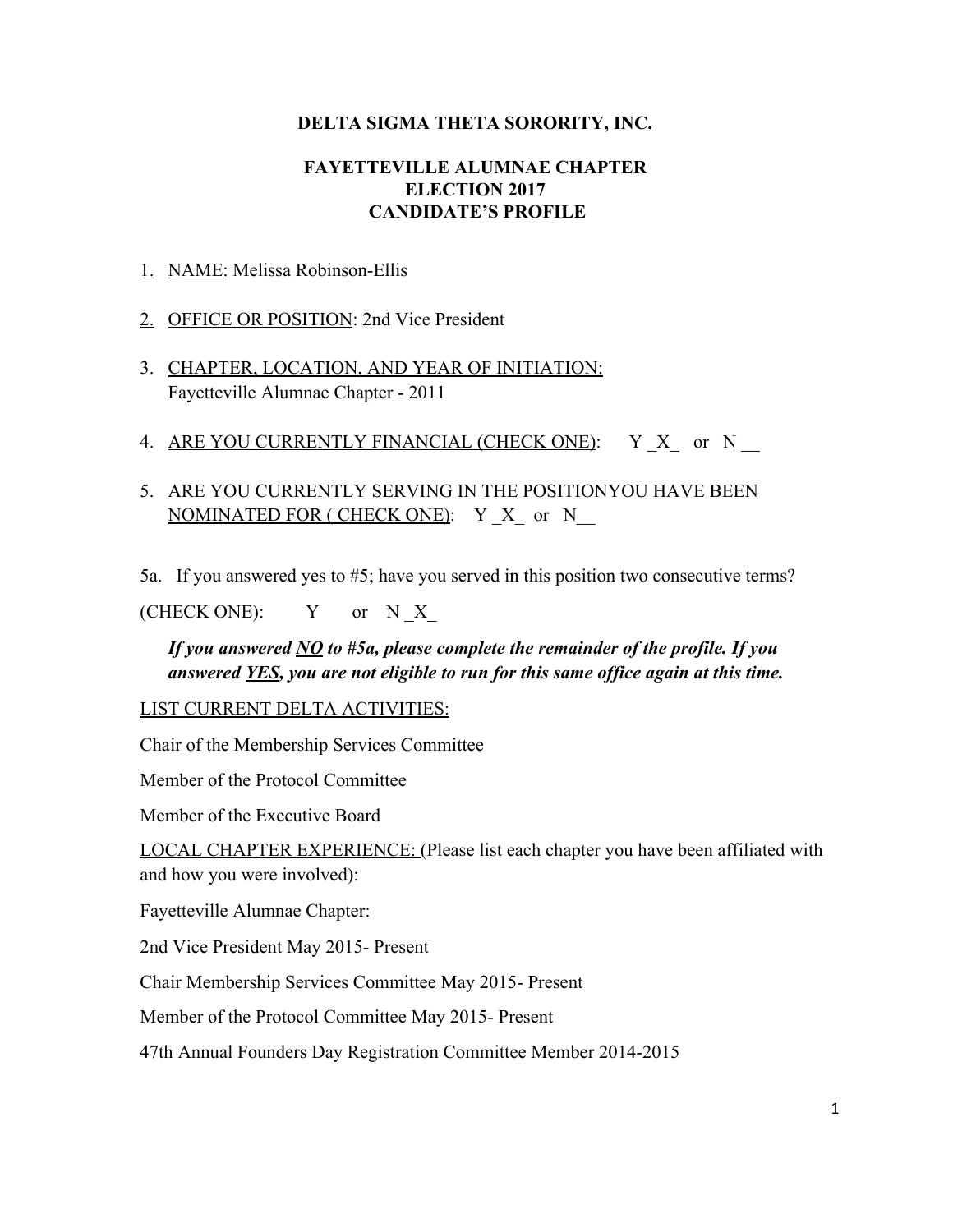47th Annual Founders Day Protocol Committee Member 2014-2015

Social Action Committee Chair July 2013- May 2015

Protocol Committee Co-Chair July 2013-May 2015

Fundraising Committee Chair May 2011-July 2013

REGIONAL AND NATIONAL EXPERIENCE: (Please list all current and past assignments and involvement at both levels):

SA Regional Membership Committee Volunteer 2014 - Present

## REGIONAL CONFERENCES AND NATIONAL CONVENTIONS ATTENDED (Years 2013 to 2016):

2013- 51st National Convention, Washington D.C.

2014- South Atlantic Regional Conference, Raleigh, North Carolina

2015 - 52nd National Convention, Houston, Texas

2016- South Atlantic Regional Conference, Virginia Beach, Virginia

COMMUNITY INVOLVEMENT (Past & Present) AND ORGANIZATIONAL AFFILIATIONS:

National Council of Negro Women

Fort Bragg Educators Association

Order of the Eastern Star (Inactive Member)

ORGANIZATIONS (no more than 4):

National Council of Negro Women

Fort Bragg Educators Association

Order of the Eastern Star (Inactive Member)

POSITION AND /OR RESPONSIBILITY: I am a member of the Membership Committee and the Planning Program and Development Committee for the Cape Fear Section of the National Council of Negro Women.

STATE YOUR REASON(S) FOR SEEKING THIS SPECIFIC OFFICE: In 250 words or less, cite experiences, either in Delta or in your professional career, that impact directly on the position you are seeking. Include your plan/vision for the Fayetteville Alumnae Chapter in your response.

I am the current 2nd Vice President of this Chapter. I would like to continue in this position;